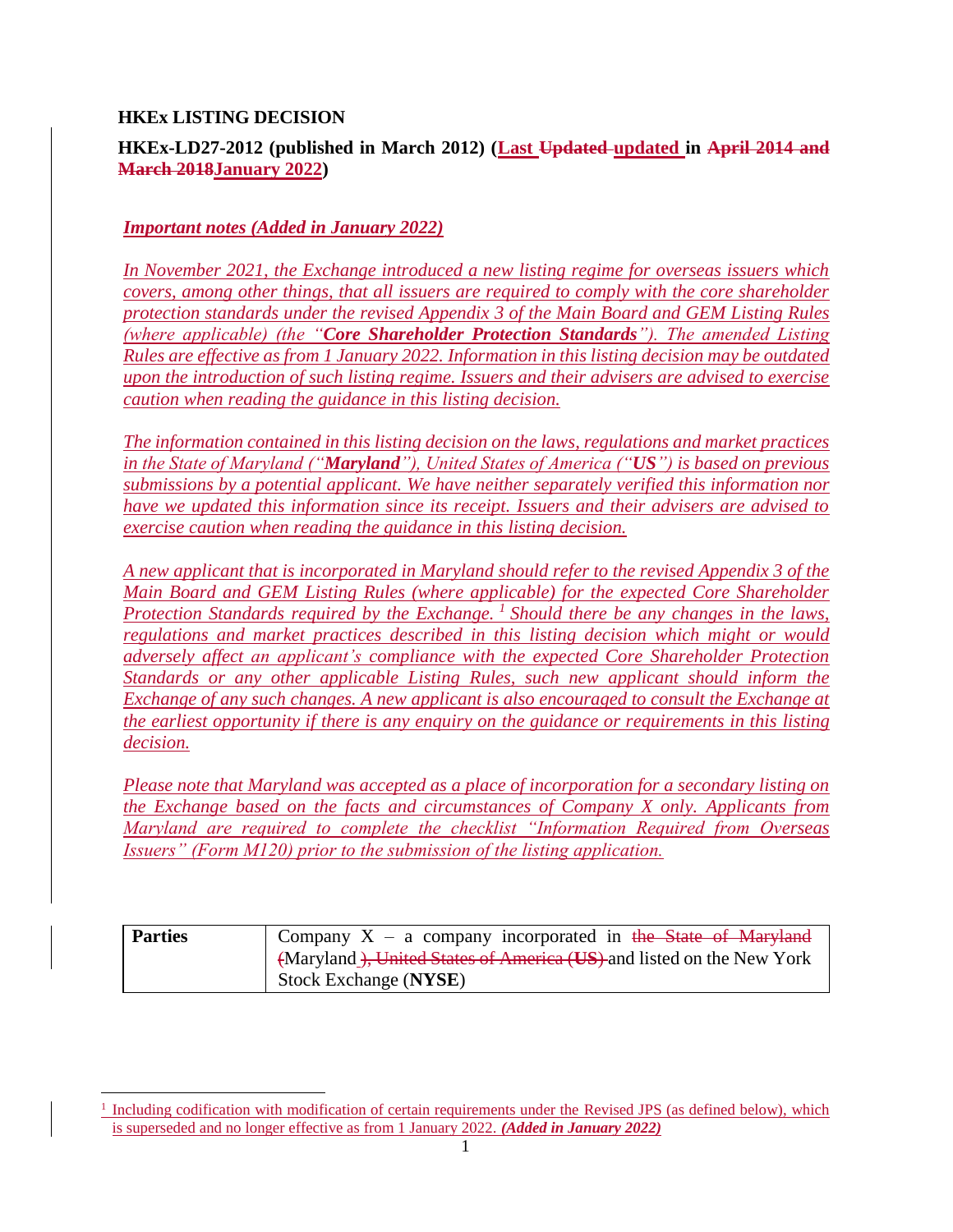| <b>Issue</b>                            | The basis for accepting Company $X$ 's incorporation in Maryland under<br>Chapter 19 of the Main Board Rules <sup>2</sup>                                                                                                                                                                                                                                                                                                                                                                                                                           |  |
|-----------------------------------------|-----------------------------------------------------------------------------------------------------------------------------------------------------------------------------------------------------------------------------------------------------------------------------------------------------------------------------------------------------------------------------------------------------------------------------------------------------------------------------------------------------------------------------------------------------|--|
| <b>Listing Rules</b><br>and Regulations | Chapter 19 of the Main Board Listing Rules <sup>2</sup> and Chapter 24 of the<br>1.<br><b>GEM Rules (Rules)</b><br>Joint Policy Statement Regarding the Listing of Overseas<br>2.<br>Companies of 7 March 2007 (JPS) <sup>3</sup><br>Listing Decisions: HKEx-LD65-1; HKEx-LD65-2, HKEx-LD65-<br>3.<br>3, HKEx-LD71-1, HKEx-LD80-1, HKEx-LD84-1, HKEx-LD108-<br>1, HKEx-LD109-1, HKEx-LD110-1, HKEx-LD111-1, HKEx-<br>LD1-2011, HKEx-LD4-2011, HKEx-LD10-2011, HKEx-LD24-<br>$2012^{\frac{4}{5}}$<br>Guidance Letter HKEx-GL12-09 <sup>5</sup><br>4. |  |
| <b>Decision</b>                         | The Exchange considered Company X's incorporation in Maryland<br>acceptable on its own facts and circumstances.<br>A Maryland-incorporated applicant would be considered on a case by<br>case basis in the light of its facts and circumstances.                                                                                                                                                                                                                                                                                                    |  |

# **FACTS**

- 1. Company X was a US domestic company whose shares had been listed on the NYSE for over 10 years before it applied for a secondary listing on the Exchange.
- 2. To demonstrate that Maryland was an acceptable jurisdiction of incorporation for its secondary listing on the Exchange, Company X submitted a comparison table comparing the Hong Kong Companies Ordinance<sup>6</sup> ( $H KCO$ ) with the corresponding US law<sup>7</sup> based on the JPS framework as supplemented by Guidance Letter HKEx-GL12-09<sup>5</sup>.
- 3. Company X had been incorporated in Maryland since its shares were listed on the NYSE. The nexus requirement under the JPS was considered satisfied.
- 4. Company X's home securities regulator in the US, the Securities and Exchange Commission (**SEC**), is a full signatory to the IOSCO Multilateral Memorandum of Understanding Concerning Consultation and Cooperation and the Exchange of Information. The JPS requirement for regulatory cooperation between the statutory

 $\frac{2}{3}$  Applicable requirements relating to secondary listings that were previously located in Chapter 19 of the Main Board Rules were relocated to Chapter 19C of the Main Board Rules. *(Added in January 2022)*

<sup>3</sup> The JPS is no longer effective as from 1 January 2022. *(Added in January 2022)*

<sup>&</sup>lt;sup>4</sup> These listing decisions were withdrawn and superseded by the respective Country Guide in December 2013.

 $\frac{5}{10}$  This guidance letter was withdrawn in November 2014.

<sup>6</sup> Retitled as the Companies Ordinance (Cap. 622) and the Companies (Winding Up and Miscellaneous Provisions) Ordinance (Cap. 32) with effect from March 2014 *(Updated in April 2014)*.

<sup>7</sup> In particular, Maryland General Corporation Law (**MGCL**).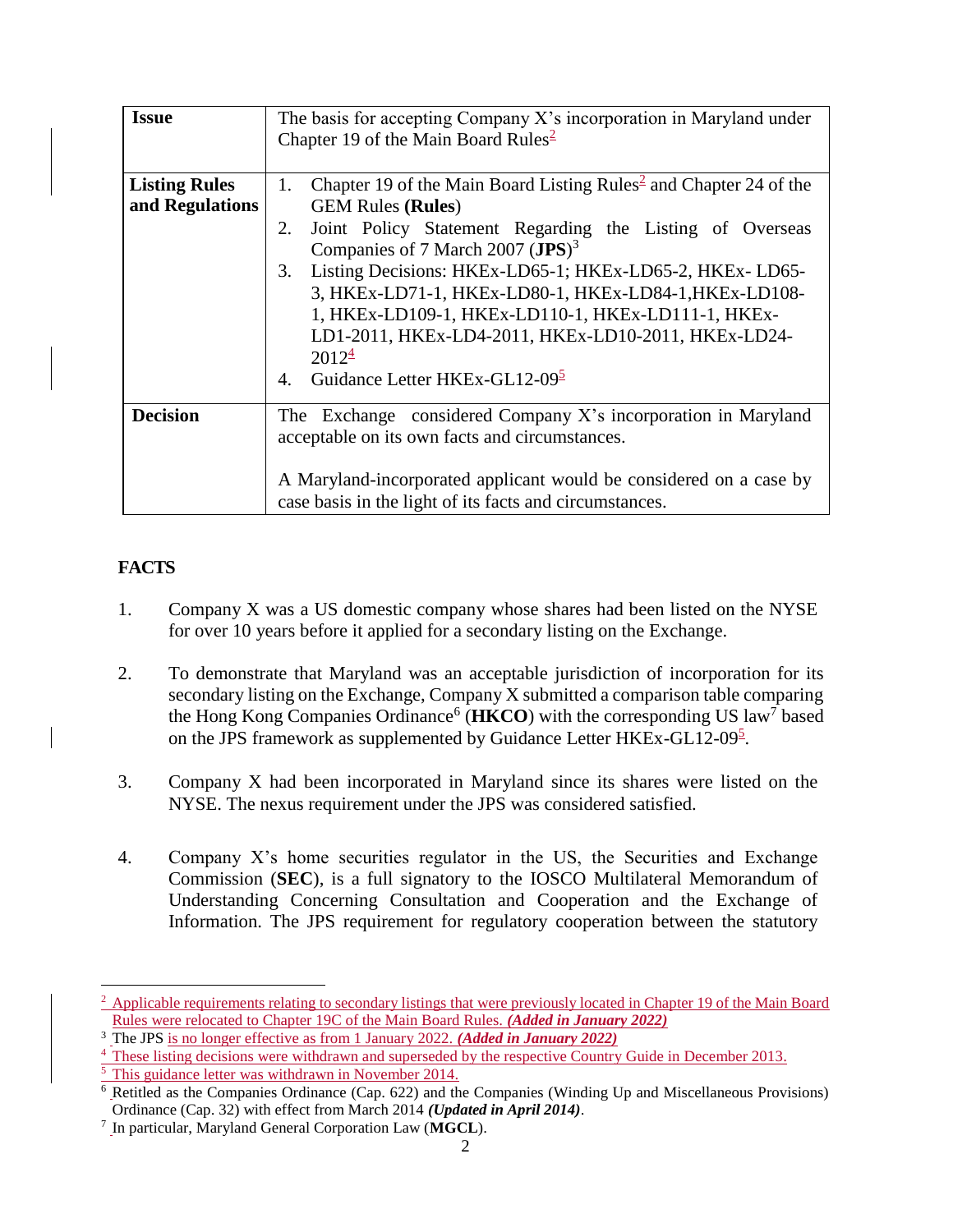securities regulators in Hong Kong and the issuer's home jurisdiction was therefore satisfied.

## **APPLICABLE RULES, REGULATIONS AND PRINCIPLES**

- 5. All listing applicants must ensure that they are able to and will comply with the Rules, the Securities and Futures Ordinance (**SFO**) and, if they apply, the Hong Kong Codes on Takeovers and Mergers and Share Repurchases (**Takeovers Codes**).
- 6. Chapter 19 of the Main Board Rules<sup>8</sup> and Chapter 24 of the GEM Rules provide a general framework for overseas companies to list on the Exchange. The Exchange may refuse a listing if it is not satisfied that the overseas issuer is incorporated in a jurisdiction which offers at least equivalent standards of shareholder protection to Hong Kong. $\frac{9}{2}$
- 7. Where the Exchange believes that the overseas issuer's jurisdiction of incorporation does not provide shareholder protection standards equivalent to Hong Kong<sup>2</sup>, it may approve the listing of the overseas issuer if it varies its constitutive constitutional documents to provide the necessary protection (see Note to Main Board Rules 19.05(1), 19.30(1) and GEM Rule 24.05(1)).
- 8. The JPS formalises this process by setting out a list of shareholder protection areas the Exchange takes into account. $\frac{10}{10}$
- 9. The standards in the JPS were compared against the standards of different overseas jurisdictions in Listing Decisions HKEx-LD65-1, HKEx-LD65-2, HKEx-LD65-3, HKEx-LD71-1, HKEx-LD80-1, HKEx-LD84-1, HKEx-LD108-1, HKEx-LD109-1, HKEx-LD110-1, HKEx-LD111-1, HKEx-LD1-2011, HKEx-LD4-2011, HKEx-LD10- 2011; HKEx24-2012.<sup>11</sup>
- 10. Guidance Letter HKEx-GL12-09  $\frac{12}{15}$  sets out Streamlined Procedures for listing overseas companies (**Streamlined Procedures**). Under it, an applicant can benchmark the shareholder protection standards in its home jurisdiction to any one of the recognised or accepted jurisdictions, instead of benchmarking to Hong Kong as long as it ensures that its shareholder protection standards are not lower than indicated in the relevant Listing Decisions.

l

<sup>&</sup>lt;sup>8</sup> Applicable requirements relating to secondary listings that were previously located in Chapter 19 of the Main Board Rules were relocated to Chapter 19C of the Main Board Rules. *(Added in January 2022)*

<sup>&</sup>lt;sup>9</sup> With the implementation of the new listing regime for overseas issuers effective from 1 January 2022, an issuer should demonstrate how the domestic laws, rules and regulations to which it is subject and its constitutional documents, in combination ("**Domestic Standards**"), provide the shareholder protection standards set out in Appendix 3 of the Main Board Rules or GEM Rules (where applicable) ("**Core Shareholder Protection Standards**"). *(Added in January 2022)*

<sup>10</sup> The JPS is no longer effective as from 1 January 2022. *(Added in January 2022)*

<sup>&</sup>lt;sup>11</sup> These listing decisions were withdrawn and superseded by the respective Country Guide in December 2013.

<sup>&</sup>lt;sup>12</sup> This guidance letter was withdrawn in November 2014.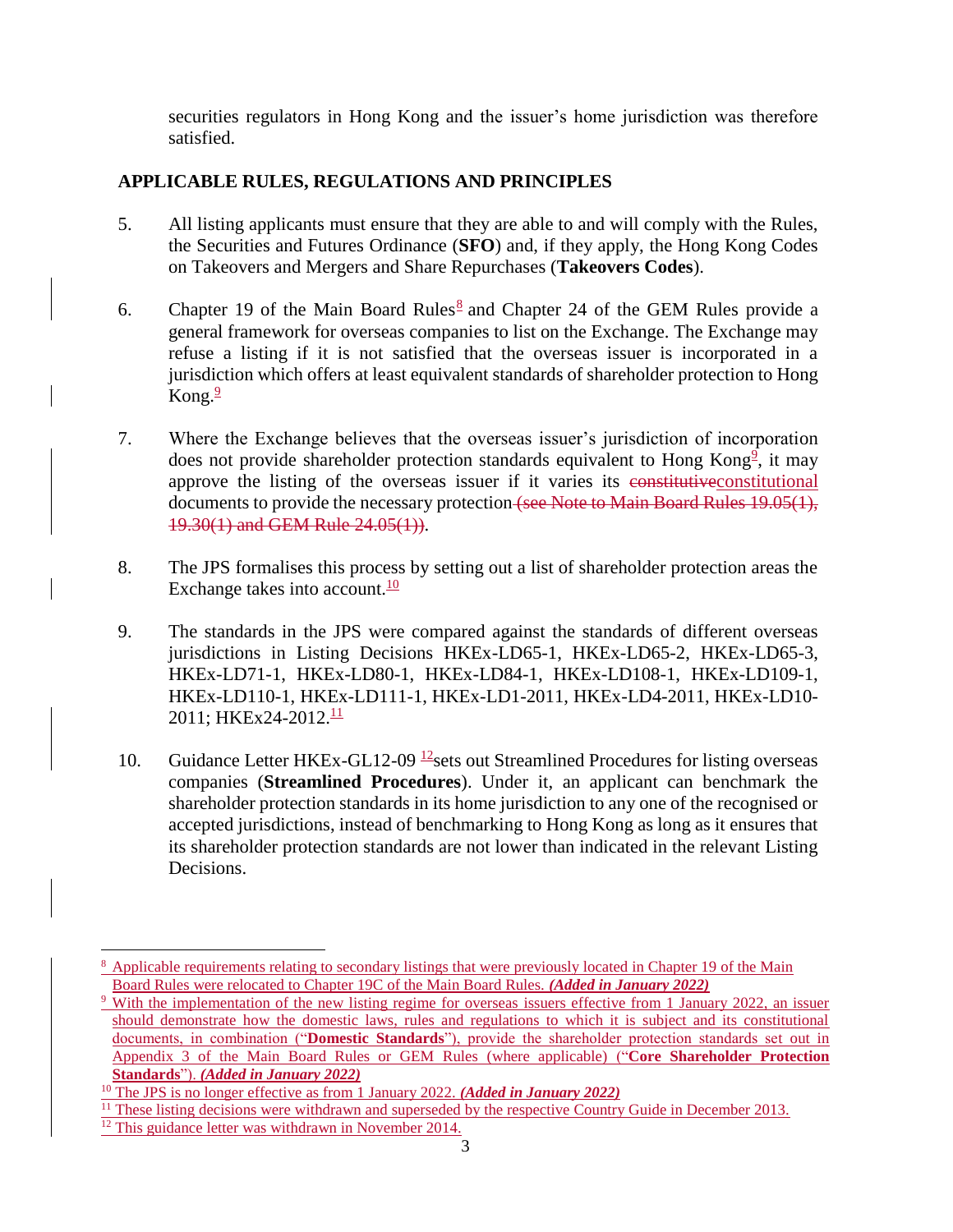# **ANALYSIS**

- 11. An applicant may adopt any method (e.g. by amending its constitutive constitutional documents or administrative procedures) to address all shortfalls in shareholder protection identified in the relevant Listing Decisions to achieve equivalence.  $\frac{13}{12}$  The Exchange does not prescribe the method used but recommends that the applicant first consider the protection expected under the JPS. The applicant must give reasons for not passing a shareholders' resolution amending its constitutive constitutional documents to provide for changing its constitutive constitutional documents and the Exchange will assess them on a case by case.
- 12. After reviewing the comparison table submitted, with respect to items  $1(c)$ <sup>14</sup>,  $2(a)$ <sup>15</sup>,  $2(d)$ <sup>15</sup>,  $2(f)$ <sup>15</sup>,  $3(a)$ <sup>15</sup>,  $4(c)$ <sup>15</sup> and  $4(d)$ <sup>15</sup> of the JPS, the Exchange was satisfied that Maryland law is comparable with or even stricter than Hong Kong law.
- 13. The **Appendix** shows those JPS items which the Exchange considered Company X had addressed satisfactorily based on the legal and regulatory framework to which it was subject and/or the undertakings provided to the Exchange.
- 14. With regard to the remaining JPS items, the Exchange identified differences in shareholder protection under Maryland laws and Hong Kong laws where the Exchange would usually expect the overseas applicant to amend its constitutive constitutional documents or provide alternative arrangements or undertakings to the Exchange to bridge the differences. However, Company X was unwilling to deviate from its existing practices of its primary listing venue for the purpose of its secondary listing in Hong Kong. The Exchange considered the facts and circumstances of Company X's case and considered that its incorporation in Maryland was acceptable on a case specific basis. The analysis is discussed in paragraphs 15 to 25**.**

### *Item 1(a) of the JPS – Voting threshold for change of constitutiveconstitutional documents*

- 15. Under the HKCO, changes to a company's constitutiveconstitutional documents must be approved by a three-quarter majority of the share capital present in the general meeting.<sup>16</sup> Under the Streamlined Procedures, the Exchange regards a voting threshold of two-thirds as acceptable though not strictly equivalent.
- 16. Company X's Bylaws were part of its constitutive constitutional documents. Under Maryland law, the power to amend the bylaws is vested in shareholders except to the

l <sup>13</sup> From 1 January 2022 onwards, please refer to Appendix 3 of the Listing Rules for the whole set of the Core Shareholder Protection Standards. *(Updated in January 2022)*

<sup>14</sup> This item is not a Core Shareholder Protection Standard. *(Updated in January 2022)*

<sup>&</sup>lt;sup>15</sup> Please refer to paragraph 14(1) of the revised Appendix 3, which requires an issuer to hold a general meeting for each financial year as its annual general meeting. Generally, an issuer must hold its annual general meeting within six months after the end of its financial year. Applicants from Maryland must demonstrate how they will comply with this requirement, which may necessitate an amendment to their constitutional documents. *(Updated in January 2022)*

<sup>&</sup>lt;sup>16</sup> See paragraph 16 of the revised Appendix 3 of the Listing Rules, which contains a comparable requirement. *(Updated in January 2022)*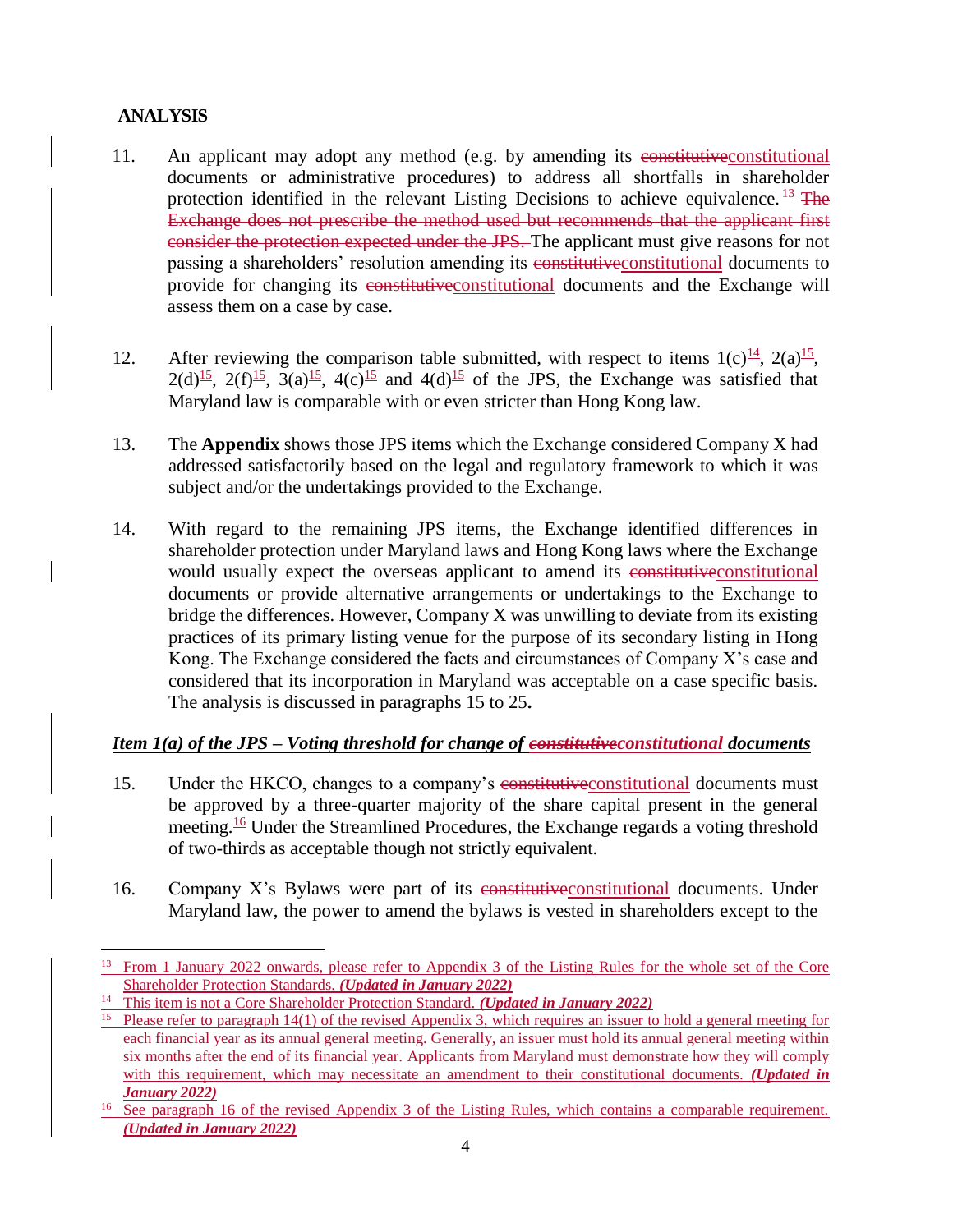extent that the charter or bylaws vest such power in the board of directors. In Company X's case, its Bylaws provided the Board of Directors with the exclusive power to adopt, alter or repeal any provision of the Bylaws.

- 17. Company X submitted that its current framework was similar to that of many publicly traded Maryland corporations. While it would be possible for the Board to amend the Bylaws to vest in shareholders the exclusive power to adopt, alter or repeal any provision of the Bylaws, it would not and did not consider it necessary for it to take such action on the basis that:
	- a. under Maryland law, directors are prohibited from amending the bylaws in a manner that the directors believe is not in the best interest of the corporation. Shareholders who believe that a board's actions violate their duties have recourse and protections under Maryland law;
	- b. shareholder rights would be safeguarded through the combined effect of the provisions in the Charter, the Bylaws, the MGCL, US securities laws and the charter of the corporation and a bylaw that violates the charter the MGCL, NYSE Rules. Maryland law requires that bylaws be consistent with law and other applicable statutes or case law would be invalid;
	- c. many of its Bylaws provisions were procedural in nature;
	- d. any amendment to the Bylaws made by its directors would be required to be publicly disclosed and filed with the SEC (i.e. a Form 8-K filing). Like other companies listed on a national securities exchange in the US, Company X was closely monitored by institutional investors, analysts, proxy advisors, selfregulatory bodies, the SEC and plaintiff's attorneys. If a US public corporation were to adopt bylaws that deviate from market practice, it would face pressure to rescind such action and could face litigation risks, analyst downgrades and unfavourable recommendations from proxy advisory firms (including recommendations to vote against directors at shareholders meetings).
- 18. The Exchange considered Company X's submission and noted in particular the following:
	- a. there were limits to the scope of changes that could be made to the Bylaws;
	- b. Company X was applying for a secondary listing and it would be important for it to adhere to the current practices of its primary listing venue;
	- c. Company X's primary listing venue (NYSE) would provide a reasonable oversight of directors' performance through (i) a public disclosure system which would enable shareholders to be aware of any changes made to the Bylaws, (ii) a functional court system which would expose directors to genuine litigation risk if the amendments did not meet generally acceptable corporate governance standards and (iii) pressure from external scrutiny bodies;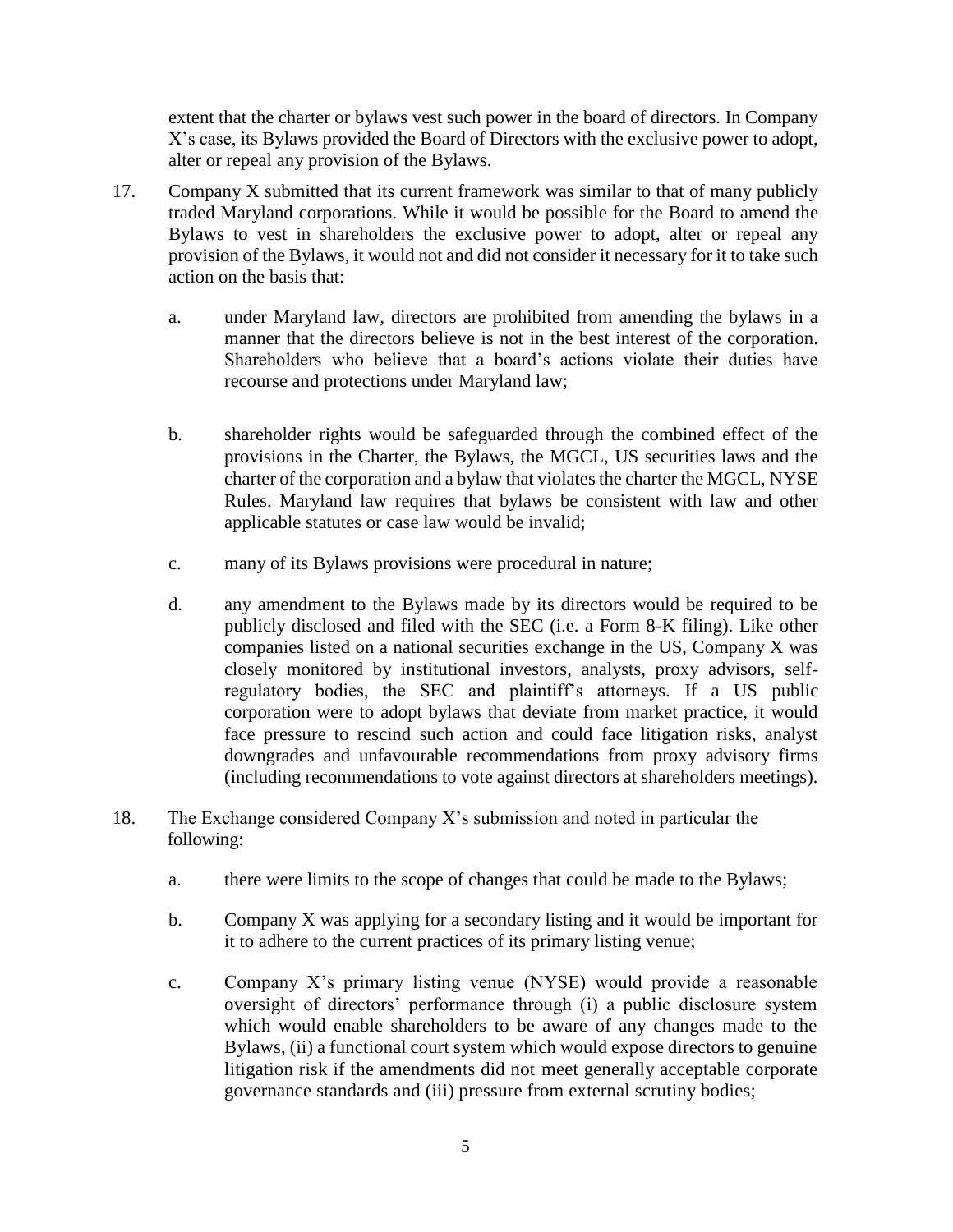- d. Company X's compliance record in its primary listing venue and its corporate governance practices.
- 19. Given the facts and circumstances of the case, the Exchange did not require Company X, on a case specific basis, to change its Bylaws to bridge the JPS difference.

#### *Item 2(b) of the JPS – Shareholders' request to convene an extraordinary general meeting and circulate a resolution*

- 20. Under the HKCO, shareholders holding not less than 5% of the paid up capital may require the company to convene an extraordinary general meeting and may request the company to circulate a resolution proposed by the requisitionists.  $17$
- 21. There is no equivalent provision under Maryland law that provides shareholders with a right to request circulating a proposed resolution.
- 22. Company X's Bylaws provided that shareholders holding not less than a majority of all of the votes entitled to be cast at a meeting could require it to call a special meeting. This threshold could be reduced (to as low as holders of 5% of paid up capital) by amending the Bylaws. Company X indicated that it would not and did not consider it necessary to reduce the threshold because requiring the same percentage of shareholders as that required for a quorum (i.e., at present, holders of a majority of all of the votes entitled to be cast at a meeting) would ensure there would be sufficient interest in a special meeting to hold a meeting and approve a matter. This practice was in line with many Maryland companies listed in the US.
- 23. However, the SEC proxy rules (to which Company X was subject) provide that any record holder owning at least US\$2,000 of the corporation's shares who has held such shares for at least one year may have a proposal placed alongside management proposals in the corporation's proxy materials for presentation to a vote at an annual or special meeting of shareholders. Such a proposal can cover almost any topic subject to certain specific substantive exclusions.
- 24. The Exchange would not normally consider the SEC proxy rules provide shareholders with the same right to request an extraordinary general meeting that shareholders of Hong Kong companies have. Further, the Exchange noted that Company X's Bylaws also required a shareholder to provide long advance notice of the nature of the business to be brought before a general meeting.<sup>18</sup>
- 25. Based on the considerations in paragraph 18 above and the rights of shareholders under the SEC proxy rules on requisition for a general meeting, the Exchange accepted, on a case specific basis, that no change to its constitutive constitutional document would be required to address the question of shareholders' right to request an extraordinary

 $\overline{\phantom{a}}$ 

<sup>&</sup>lt;sup>17</sup> See paragraph 14(5) of the revised Appendix 3 of the Listing Rules, which contains a comparable requirement. However, the minimum requisition threshold for convening an extraordinary general meeting was increased to 10% of the voting rights in the share capital of the issuer. *(Updated in January 2022)*

 $18$  Such notice must reach Company X not more than 150 days and no less than 120 days prior to the first anniversary of the date of the proxy statement relating to the previous year's annual meeting.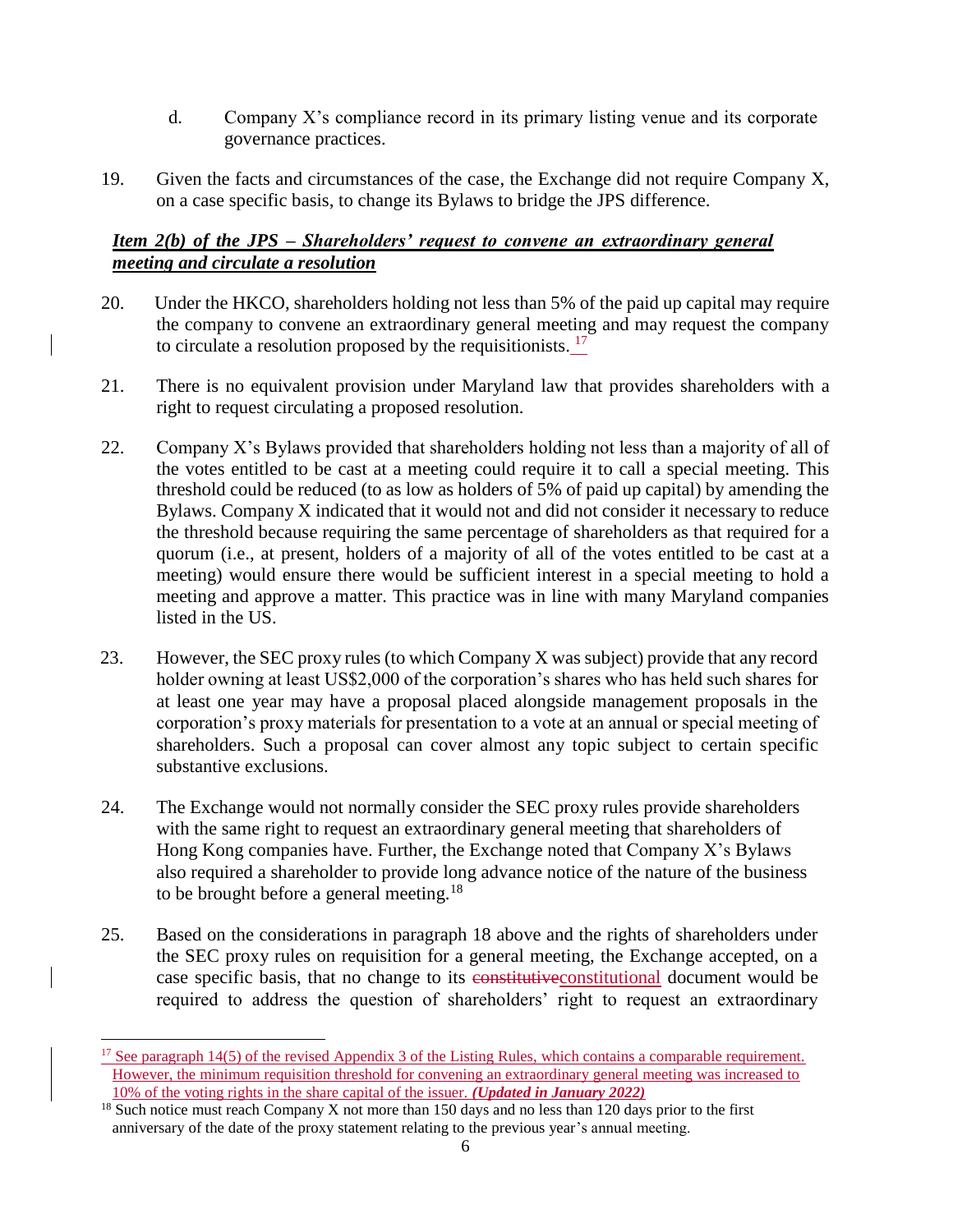shareholders meeting. However, Company X must provide clear and detailed disclosure in the listing document regarding the operation of SEC proxy rules and the Bylaws in this regard.

### *Shareholder Rights Plan*

- 26. The JPS requires the overseas applicant to draw the attention of the Exchange to matters that may have a material and negative impact on the value and rights of the shares being offered. $\frac{19}{2}$
- 27. The Exchange noted that Company X reserved the ability to adopt a future shareholder rights plan (**Rights Plan**), also known as a "poison pill", although it currently did not have such a plan in place.
- 28. Under a typical plan, a corporation issues rights to its shareholders that (i) may be exercised under specified circumstances to purchase shares or other securities of a company and (ii) may become void if owned by a designated person or classes of persons under specified circumstances. This deters the unauthorised acquisition of a corporation's shares by virtue of the significant dilution suffered by any shareholder who acquires shares in excess of a specified ownership threshold (usually 10% to 20%) without prior approval of the board of directors. The board of directors generally retains the power to redeem the rights issued under the Rights Plan at a nominal price per right, thereby removing the Rights Plan and preserving the right of the corporation to negotiate a transaction with a potential acquirer on terms acceptable to the board of directors. Rights Plans are generally used by US companies as a defensive measure to, among other things, maximize value for all shareholders by encouraging a potential acquirer to negotiate the terms of a potential takeover transaction with a company's board of directors.
- 29. The Exchange noted that a Rights Plan could be misused by directors to entrench management and to hinder an active market for corporate control, thereby depriving shareholders of the opportunity to realise a return on their investment. On the other hand, directors could equally face legal claims from shareholders if they did not take sufficient action, say by adopting a Rights Plan, to forestall the adverse impact of a hostile takeover bid.
- 30. It was submitted that the US legal system has procedures in place to adjudicate on the legality of a Rights Plan and the reasonableness of directors' actions or inactions over the adoption and exercise of a Rights Plan. To ensure compliance with the law, Company X submitted that its directors would follow certain principles when evaluating the adoption of a future shareholders Rights Plan.
- 31. When deciding whether to allow Company X to retain the ability to adopt a future Rights Plan, the Exchange took into account the following:
	- a. Company X was applying for a secondary listing;

 $\overline{a}$ <sup>19</sup> Similar requirement is also stated in Guidance Letter HKEX-GL-111-22 (paragraph 13). *(Updated in January 2022)*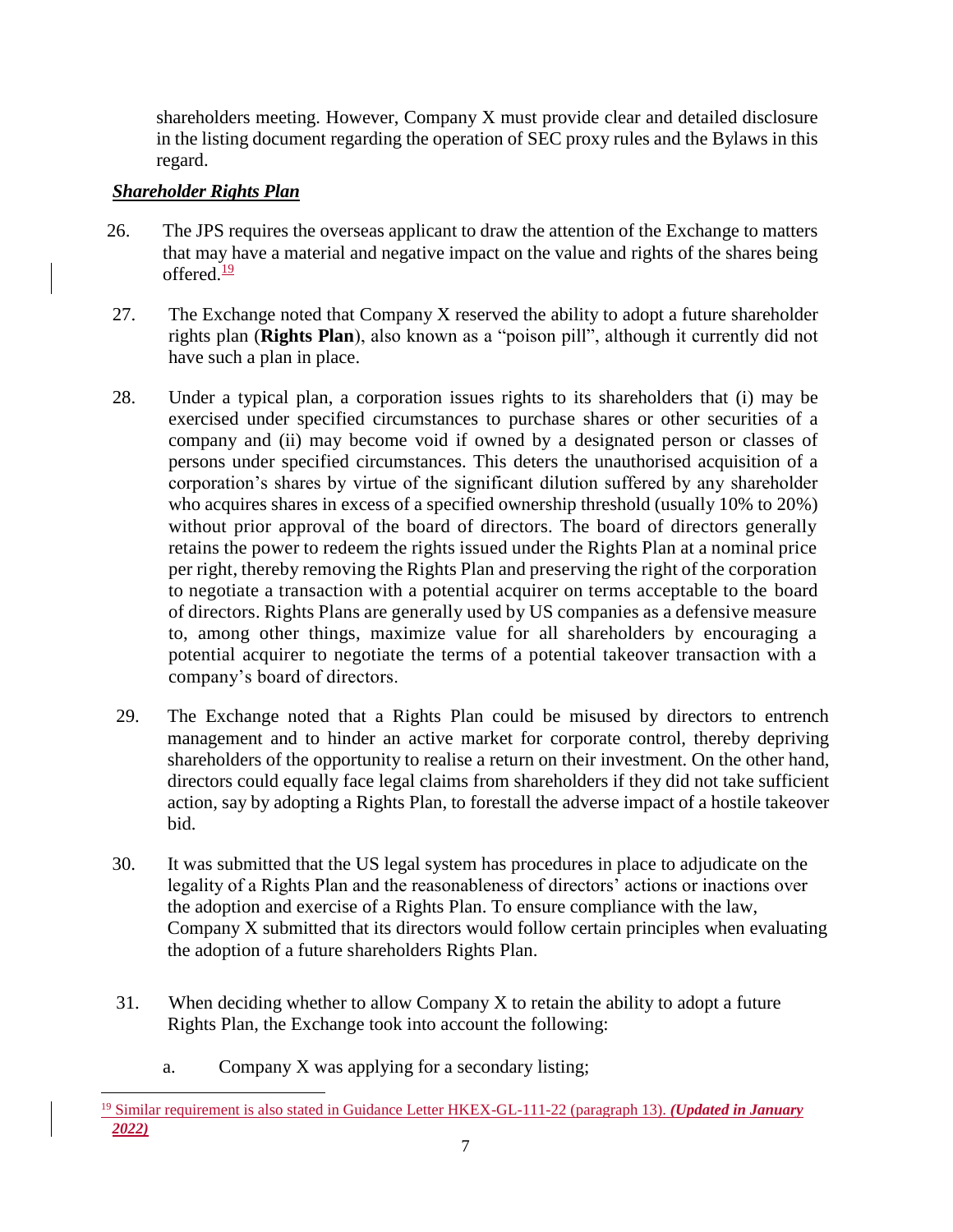- b. the specific purpose for which a Rights Plan is adopted in the US. The US court system would provide scrutiny on directors' conduct regarding the adoption and exercise of a Rights Plan to guard against abuse of power;
- c. while the Securities and Futures Commission (**SFC**) confirmed that the Takeovers Code would not apply to Company X for the time being (to the effect that the adoption and exercise of any Rights Plan of Company X would continue to be primarily subject to scrutiny under the US legal system), should the SFC in the future rule that the Takeovers Code applies to Company X, the SFC would at that time consider the treatment of any Rights Plan adopted by Company X.
- 32. The Exchange permitted Company X to retain the ability to adopt in the future a Rights Plan that is in accordance with the laws and regulations of its home jurisdiction and primary listing venue.

# **CONCLUSION**

- 33. The Exchange considered Company X's incorporation in Maryland did not prevent its secondary listing on the Exchange on the basis that:
	- a. its listing document would disclose (i) the shareholder protection items identified in the JPS and (ii) the mechanics and impact of any adoption of a Rights Plan on shareholders and steps the directors would take to ensure that any Rights Plan would comply with the law; and
	- b. Company X would duly inform the Exchange and make announcements in accordance with the Rules if there were major changes in Maryland law or its corporate practices which would significantly worsen the shareholder protection standards compared to those in Hong Kong. The Exchange would impose conditions as appropriate.
- 34. Maryland law does not provide comparability with all the JPS items. To demonstrate comparability with Hong Kong law, a Maryland applicant needs to amend its constitutiveconstitutional documents or give appropriate undertakings or demonstrate that, based on its own facts and circumstances, comparability with Hong Kong law is attained. A Maryland applicant may approach the Exchange for advice on how to satisfy the jurisdiction requirement.

#### **NOTES TO ISSUERS AND MARKET PRACTITIONERS**

**For any questions relating to this Listing Decision, please feel free to contact the Listing Division.**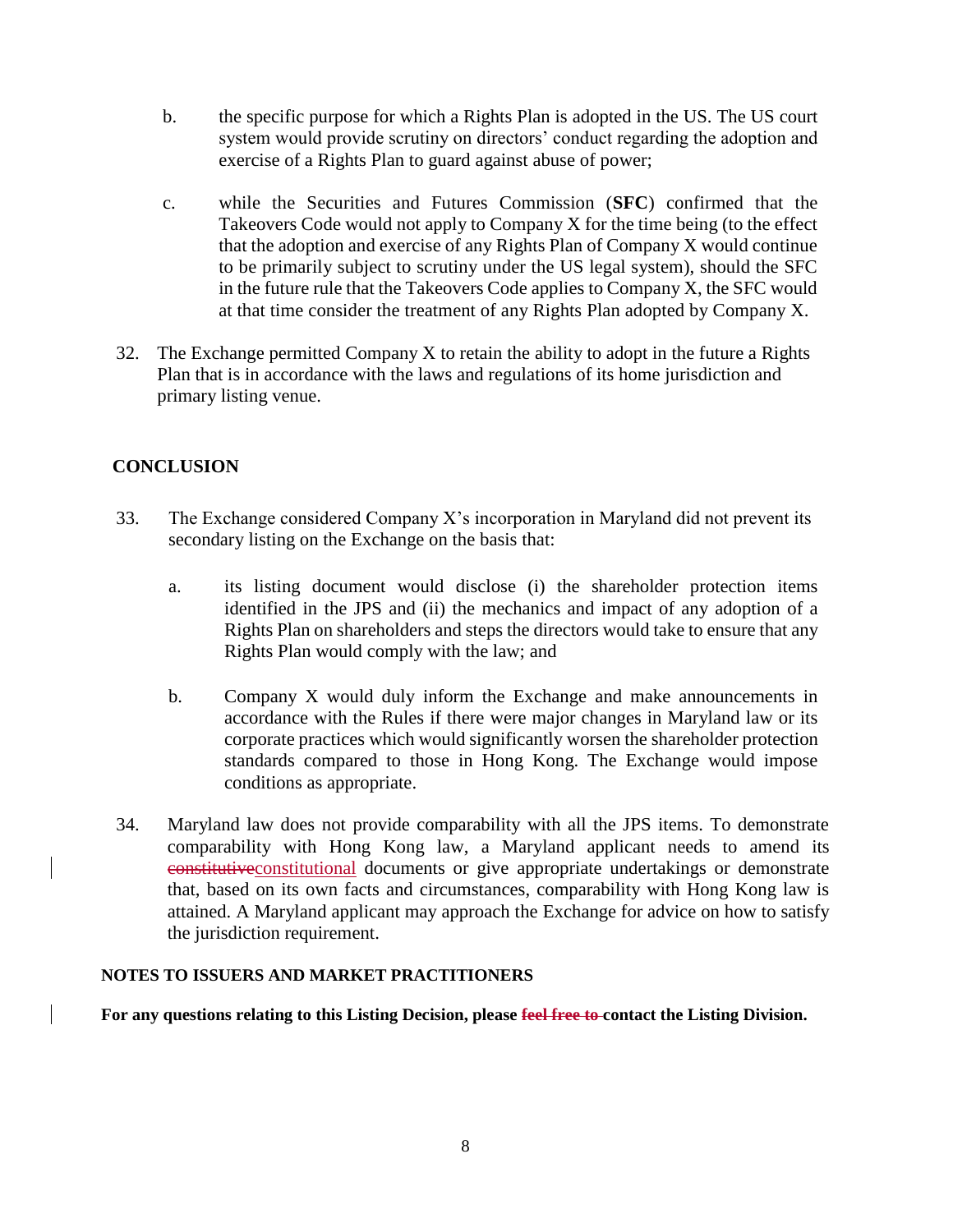#### **Appendix**

This table shows how those JPS items which the Exchange considered Company X had addressed satisfactorily by reason of the US legal or regulatory regime and/or undertakings Company X agreed to provide to the Exchange under the old listing regime for overseas issuers that was in effect before 1 January 2022.

| <b>HKCO</b>                                                                                                                                                                                                                                                                                                                                                                                  | <b>Maryland Company Law</b>                                                                                                                                                                                                                                                                                                                                                                                                                                                                                                                                                                                                                                                                      |
|----------------------------------------------------------------------------------------------------------------------------------------------------------------------------------------------------------------------------------------------------------------------------------------------------------------------------------------------------------------------------------------------|--------------------------------------------------------------------------------------------------------------------------------------------------------------------------------------------------------------------------------------------------------------------------------------------------------------------------------------------------------------------------------------------------------------------------------------------------------------------------------------------------------------------------------------------------------------------------------------------------------------------------------------------------------------------------------------------------|
| Changes<br>company's<br>to<br>a<br>eonstitutive constitutional documents must be<br>approved by a three-quarter majority of the<br>share capital present in the general meeting.<br>Under the Streamlined Procedures, where the<br>HKCO requires a three-quarter majority vote,<br>the Exchange regards a voting threshold of<br>two-thirds as acceptable though not strictly<br>equivalent. | Amendments to the charter must be advised by<br>the board of directors and require approval by<br>at least a simple majority vote of the issued<br>share capital entitled to vote at a general<br>meeting, except for certain minor amendments<br>which only require board approval (Maryland<br>Threshold).<br>Maryland law provides for a stricter quorum<br>requirement at a shareholders meeting (i.e., one<br>half of the issued share capital which may be<br>further reduced to one-third of the issued share<br>capital if the corporation has at least three<br>independent directors), whereas Hong Kong<br>companies require only 2 persons present at a<br>meeting to form a quorum. |

changes to constitutiveconstitutional documents acceptable based on the combined effect of the Maryland Threshold and stricter quorum requirement under Maryland law.

<sup>&</sup>lt;sup>20</sup> See paragraph 16 of the revised Appendix 3 of the Listing Rules, which contains a comparable requirement. *(Updated in January 2022)*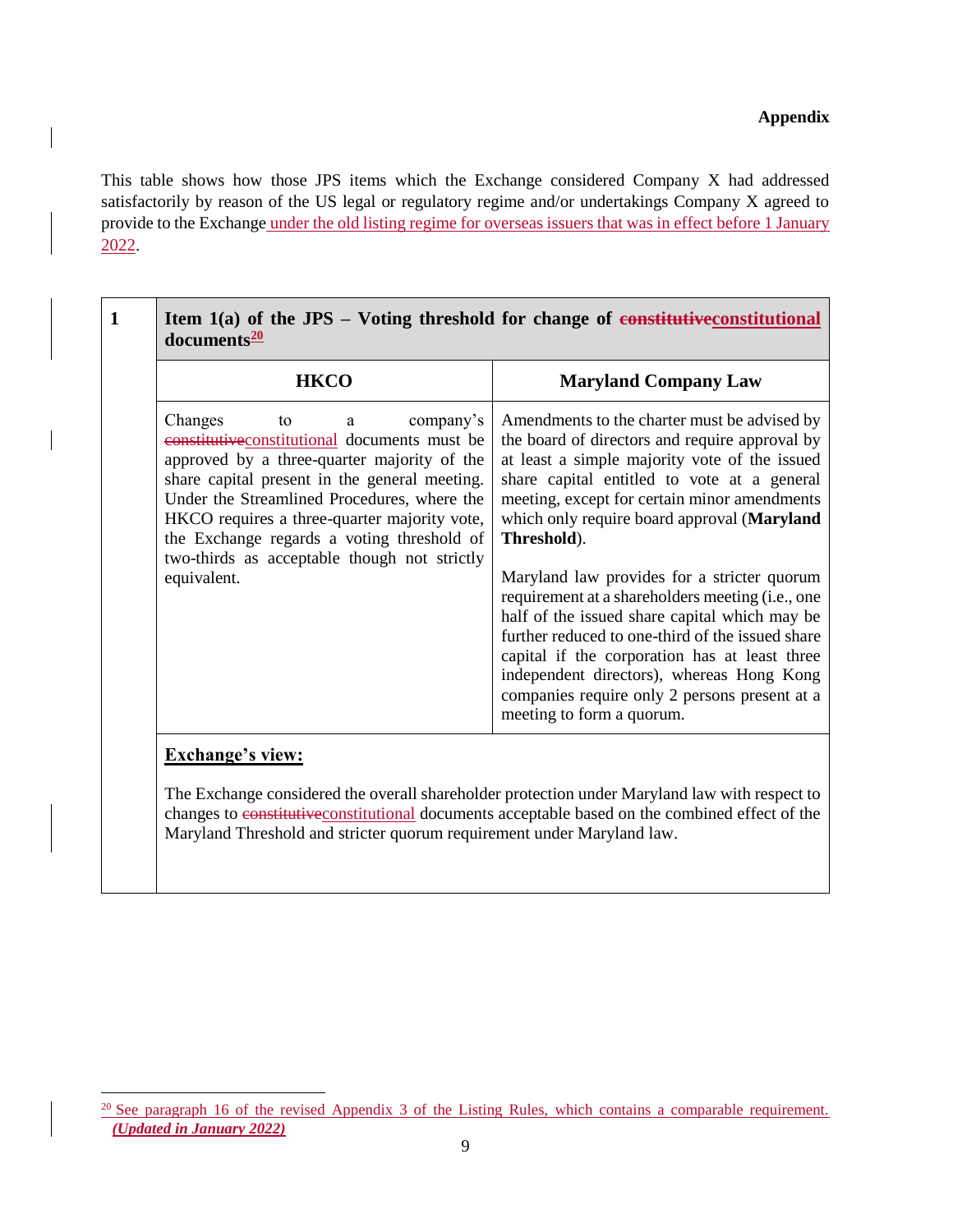| <b>HKCO</b>                                                                                                                                                                                                                                              | <b>Maryland Company Law</b>                                                                                                                                                                      |
|----------------------------------------------------------------------------------------------------------------------------------------------------------------------------------------------------------------------------------------------------------|--------------------------------------------------------------------------------------------------------------------------------------------------------------------------------------------------|
| The following matters must be approved by a<br>three-quarter majority of the share capital<br>present in the general meeting:<br>variation of share class rights (Item $1(b)$ )<br>of the JPS);<br>voluntary winding-up (Item $1(d)$ of the<br>JPS); and | Each of these items are treated in the same<br>manner as amendments to the charter, that is<br>resolved by a simple majority vote of the issued<br>shares entitled to vote at a general meeting. |
| share capital reduction (Item $4(b)$ ) of the<br>JPS).                                                                                                                                                                                                   |                                                                                                                                                                                                  |

As discussed in item 1 above, although difference existed in the voting threshold required for Items 1(b), 1(d) and 4(b), the overall shareholder protection under Maryland law would be comparable to that of Hong Kong due to the manner in which voting thresholds are calculated and stricter quorum requirements under Maryland law.

| Such petition is generally not available in a<br>Maryland court.                                                                                     |
|------------------------------------------------------------------------------------------------------------------------------------------------------|
|                                                                                                                                                      |
|                                                                                                                                                      |
| An objecting shareholder could bring an action in court under certain limited circumstances such<br>as fraud, misrepresentation or other misconduct. |
| The Exchange considered this JPS item satisfactorily addressed.                                                                                      |

l

<sup>&</sup>lt;sup>21</sup> See paragraph 15 of the revised Appendix 3 of the Listing Rules, which contains a comparable requirement. *(Updated in January 2022)*

 $22$  See paragraph 21 of the revised Appendix 3 of the Listing Rules, which contains a comparable requirement. *(Updated in January 2022)*

<sup>23</sup> This item is not a Core Shareholder Protection Standard. *(Updated in January 2022)*

<sup>24</sup> This item is not a Core Shareholder Protection Standard. *(Updated in January 2022)*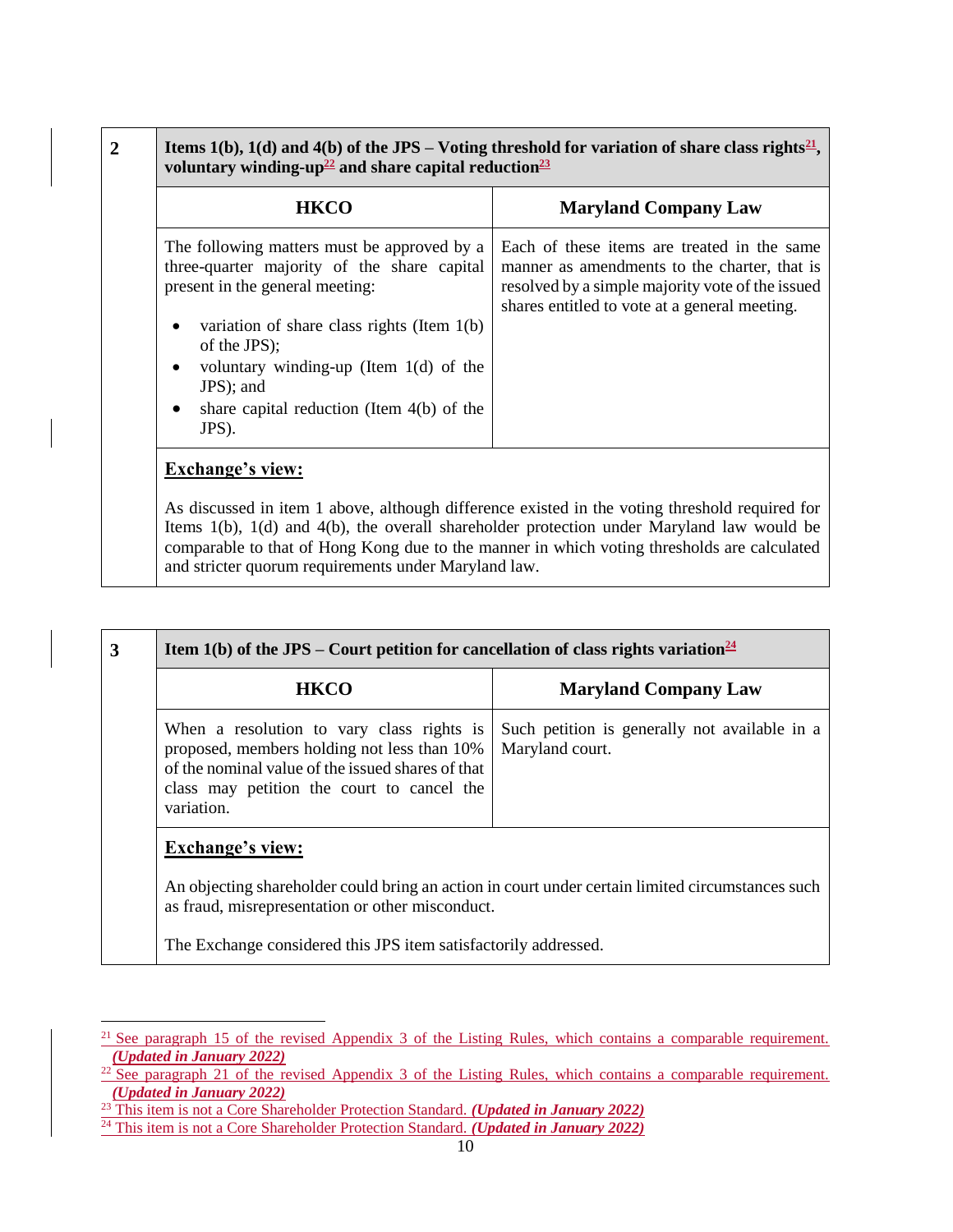| Item 1(e) of the JPS – Appointment, removal and remuneration of auditors <sup>25</sup>                                                                                                                                                                                                                                                                                                                                                                                                                                                                                                                                                                                                                                                                                                                                                                                                                                                                                                                                                                                                                                                                                                                                                                                                                                                                            |                                                                                           |
|-------------------------------------------------------------------------------------------------------------------------------------------------------------------------------------------------------------------------------------------------------------------------------------------------------------------------------------------------------------------------------------------------------------------------------------------------------------------------------------------------------------------------------------------------------------------------------------------------------------------------------------------------------------------------------------------------------------------------------------------------------------------------------------------------------------------------------------------------------------------------------------------------------------------------------------------------------------------------------------------------------------------------------------------------------------------------------------------------------------------------------------------------------------------------------------------------------------------------------------------------------------------------------------------------------------------------------------------------------------------|-------------------------------------------------------------------------------------------|
| <b>HKCO</b>                                                                                                                                                                                                                                                                                                                                                                                                                                                                                                                                                                                                                                                                                                                                                                                                                                                                                                                                                                                                                                                                                                                                                                                                                                                                                                                                                       | <b>Maryland Company Law</b>                                                               |
| Appointment, removal and remuneration of<br>auditors must be approved by a majority vote<br>of shareholders present in a general meeting.                                                                                                                                                                                                                                                                                                                                                                                                                                                                                                                                                                                                                                                                                                                                                                                                                                                                                                                                                                                                                                                                                                                                                                                                                         | Appointment, removal and remuneration of<br>auditors do not require shareholder approval. |
| <b>Exchange's view:</b><br>Company X adopted, and would continue to follow, the practice of seeking shareholder<br>ratification of the appointment of its auditors at each annual general meeting. Company X<br>believed that seeking shareholder ratification in the event of any removal or remuneration<br>decisions would be costly and unduly burdensome and that its current practice in respect of<br>auditors is similar to that of other publicly traded Maryland corporations and familiar to the<br>investor community.<br>It was submitted that as a US public company, Company X is subject to the Sarbanes-Oxley Act<br>and the related NYSE, SEC and other corporate governance practices. Accordingly, there is a<br>framework to ensure auditor independence and sufficient oversight of auditors by (i) the audit<br>committee of the board of directors (whose members must be independent and include an audit<br>committee financial expert) which is responsible for the appointment, compensation, retention<br>and oversight of the auditors; and (ii) the Public Company Accounting Oversight Board (a public<br>body established to oversee the audits of public companies in order to protect the interests of<br>investors).<br>The Exchange considered that Company X's proposal would provide acceptable shareholder<br>protection. |                                                                                           |

<sup>&</sup>lt;sup>25</sup> See paragraph 17 of the revised Appendix 3 of the Listing Rules, which contains a comparable requirement. *(Updated in January 2022)*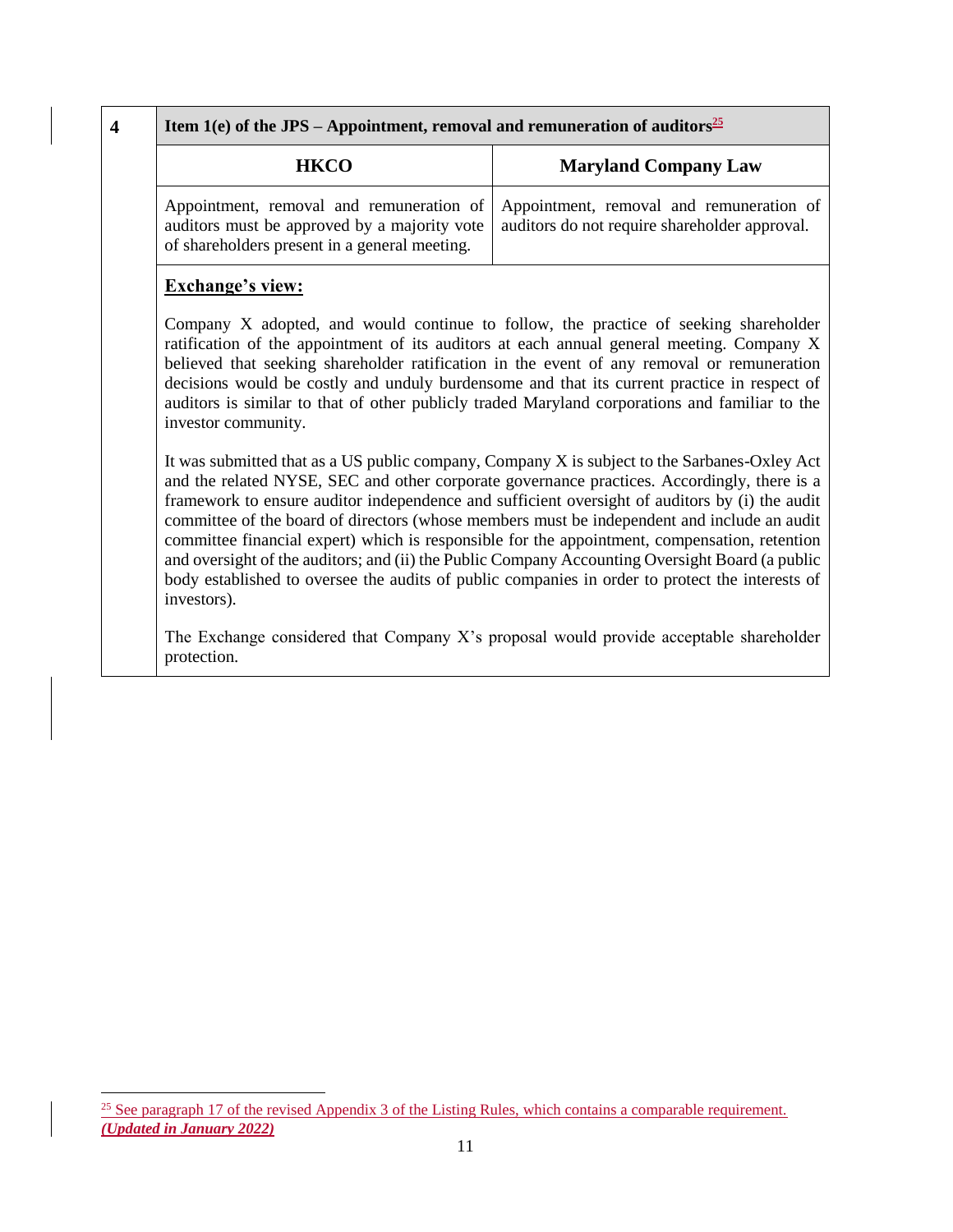| 5 | Item 1(f) of the JPS—Availability of shareholders' register $\frac{26}{10}$                                                                                                                                                         |                                                                                                                                                                       |
|---|-------------------------------------------------------------------------------------------------------------------------------------------------------------------------------------------------------------------------------------|-----------------------------------------------------------------------------------------------------------------------------------------------------------------------|
|   | <b>HKCO</b>                                                                                                                                                                                                                         | <b>Maryland Company Law</b>                                                                                                                                           |
|   | Shareholders' register must be open to<br>inspection by shareholders upon a reasonable<br>charge, subject to closure under specific terms.                                                                                          | Shareholders who individually or together<br>have held, for at least 6 months, 5% or more of<br>the issued shares may inspect and copy the<br>shareholders' register. |
|   | <b>Exchange's view:</b><br>Company X would set up a shareholders' register in Hong Kong upon listing which would be<br>open to inspection by all its shareholders upon payment of a fee in line with that specified in the<br>HKCO. |                                                                                                                                                                       |
|   |                                                                                                                                                                                                                                     | The Exchange considered that Company X would provide comparable shareholder protection as                                                                             |

that under Hong Kong law.

| Item 2(c) of the JPS – Notice of general meetings <sup>27</sup>                                                                                                                                                                                                                                                                                                     |  |  |
|---------------------------------------------------------------------------------------------------------------------------------------------------------------------------------------------------------------------------------------------------------------------------------------------------------------------------------------------------------------------|--|--|
| <b>Maryland Company Law</b>                                                                                                                                                                                                                                                                                                                                         |  |  |
| Notice of general meetings must be sent not<br>less than 10 days nor more than 90 days before<br>the meeting. However, a US public company is<br>also subject to the SEC's "E-Proxy Rules"<br>which require a company using a Notice Only<br>Option $28$ to mail a notice of meeting to<br>shareholders not less than 40 days before the<br>annual general meeting. |  |  |
| <b>Exchange's view:</b><br>In order to comply with the Notice Only Option, Company X would mail all notices of<br>shareholders meetings at least 40 days before the meeting. Prior to implementation of the Notice<br>Only Option, Company X historically mailed notices to shareholders at least 30 days before the<br>meeting (as recommended by the NYSE).       |  |  |
|                                                                                                                                                                                                                                                                                                                                                                     |  |  |

The Exchange considered that Company X's practice would provide comparable shareholder protection as that under Hong Kong law.

l <sup>26</sup> See paragraph 19 of the revised Appendix 3 of the Listing Rules, which contains a comparable requirement. *(Updated in January 2022)*

<sup>&</sup>lt;sup>27</sup> See paragraph 14(2) of the revised Appendix 3 of the Listing Rules, which contains a comparable requirement. *(Updated in January 2022)*

 $28$  Companies using the Notice Only Option cease sending hard copies of proxy materials to shareholders and instead mail a notice to shareholders stating that proxy materials can be found on a specified website.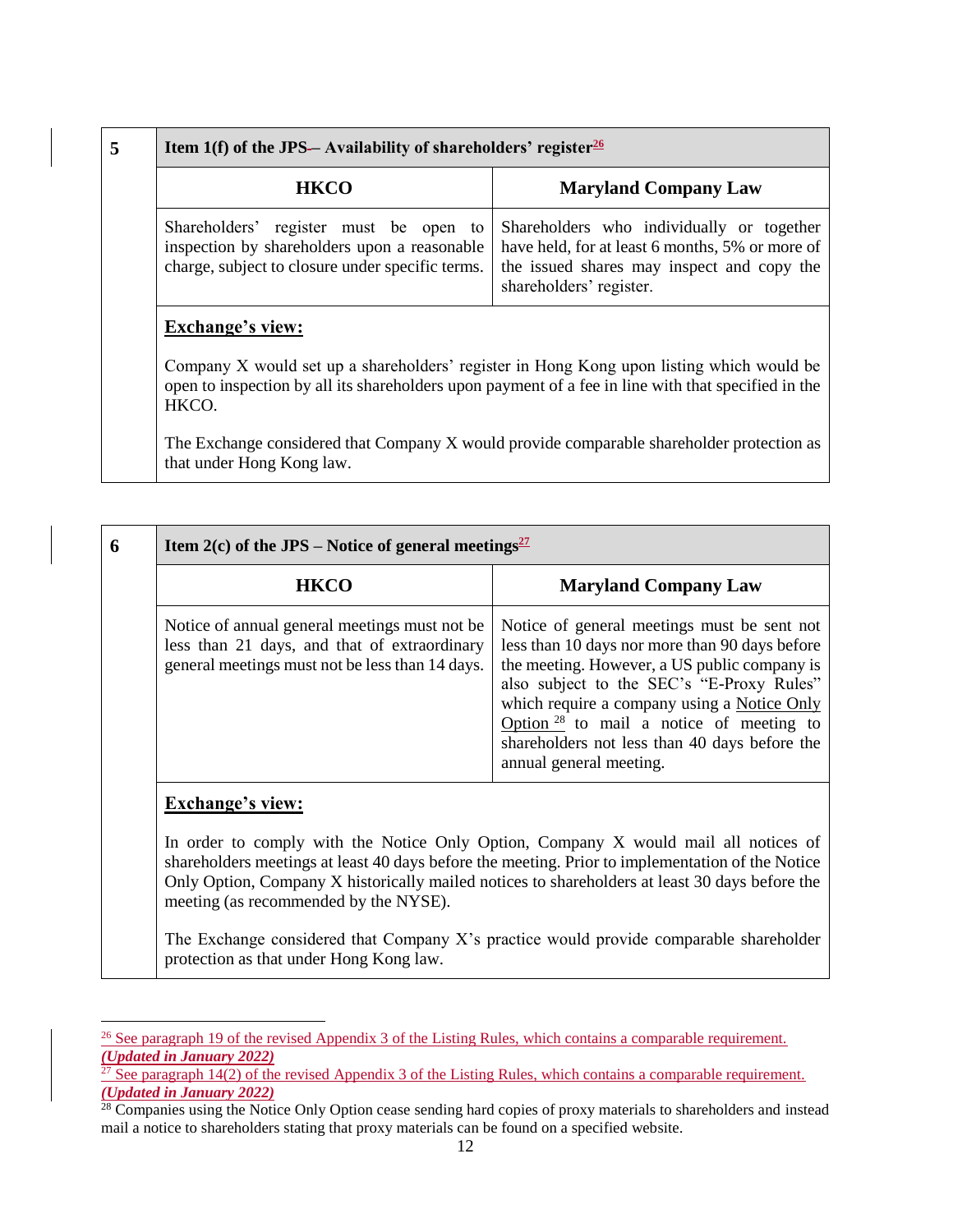| <b>HKCO</b>                                                                                                                            | <b>Maryland Company Law</b>                                                                                                                                                                                                                                                             |
|----------------------------------------------------------------------------------------------------------------------------------------|-----------------------------------------------------------------------------------------------------------------------------------------------------------------------------------------------------------------------------------------------------------------------------------------|
| Directors must declare any material interest in<br>any contract with the company at the earliest<br>meeting of the board of directors. | Directors' material interest in a contract or<br>transaction with the company must be<br>disclosed to the board of directors or<br>shareholders approving the contract or<br>transaction, although there is no requirement as<br>to when such interest must be disclosed. <sup>30</sup> |

### **Exchange's view:**

 $\overline{\phantom{a}}$ 

Company X's corporate governance guide would require directors to promptly inform the CEO and the lead independent director if an actual or potential conflict of interest arises and to recuse themselves from any discussion or decision affecting their personal, business or professional interests. Breach of the guide would expose directors to a lawsuit for breach of interests. In addition, the SEC Rules require corporations to annually disclose any transaction or proposed transaction it participates in involving an amount exceeding US\$120,000 in which a related person (which includes directors) has or will have a direct or indirect material interest.

The Exchange considered the adoption of the guide and Company X's continued observance of the principles set forth in it would provide comparable shareholder protection as that under Hong Kong law.

<sup>29</sup> This item is not a Core Shareholder Protection Standard. *(Updated in January 2022)*

 $30$  A contract or other transaction between a company and an interested director is not void or voidable provided that disclosure of the interest has been made and the contract or transaction is either (a) approved in accordance with certain procedures by the disinterested directors or disinterested shareholders or (b) is fair and reasonable to the corporation.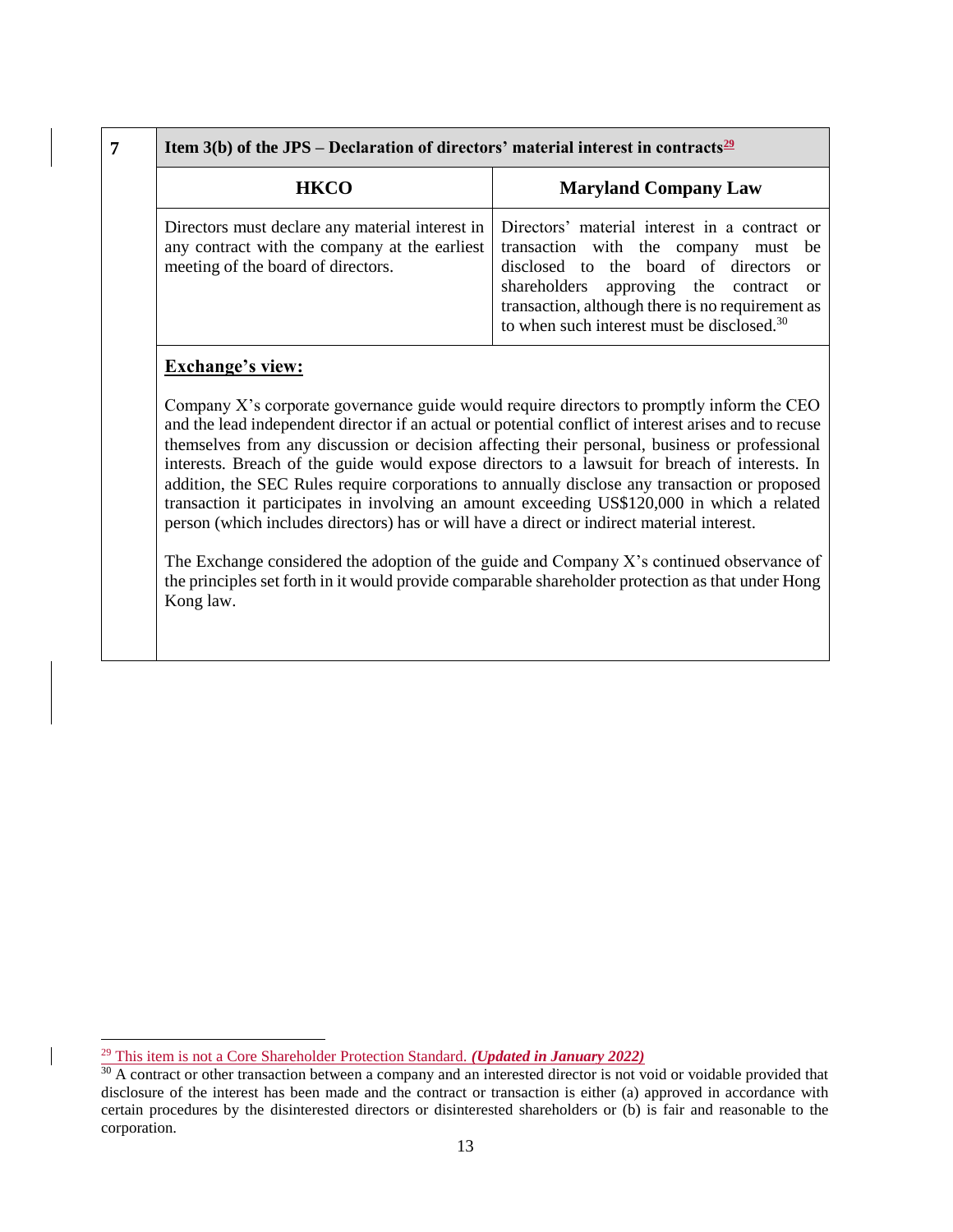| <b>Maryland Company Law</b>                                                                                                                                                                                                                                                                                                                                            |
|------------------------------------------------------------------------------------------------------------------------------------------------------------------------------------------------------------------------------------------------------------------------------------------------------------------------------------------------------------------------|
| Maryland law does not expressly prohibit loans<br>by a corporation to its directors. However, US<br>loans, including quasi loans and credit<br>federal law (e.g. Sarbanes-Oxley-Act)<br>generally prohibits a corporation which is a<br>public company from making personal loans to<br>its directors or executive officers, subject to<br>certain limited exceptions. |
| A public company generally shall not make<br>their                                                                                                                                                                                                                                                                                                                     |

exceptional circumstances under which a corporation may be allowed to extend loans to directors, the thrust of the prohibition of loans to directors would appear to be substantially comparable in both jurisdictions.

The Exchange considered that Company X satisfied this JPS item.

l

 $\overline{\phantom{a}}$ 

<sup>31</sup> This item is not a Core Shareholder Protection Standard. *(Updated in January 2022)*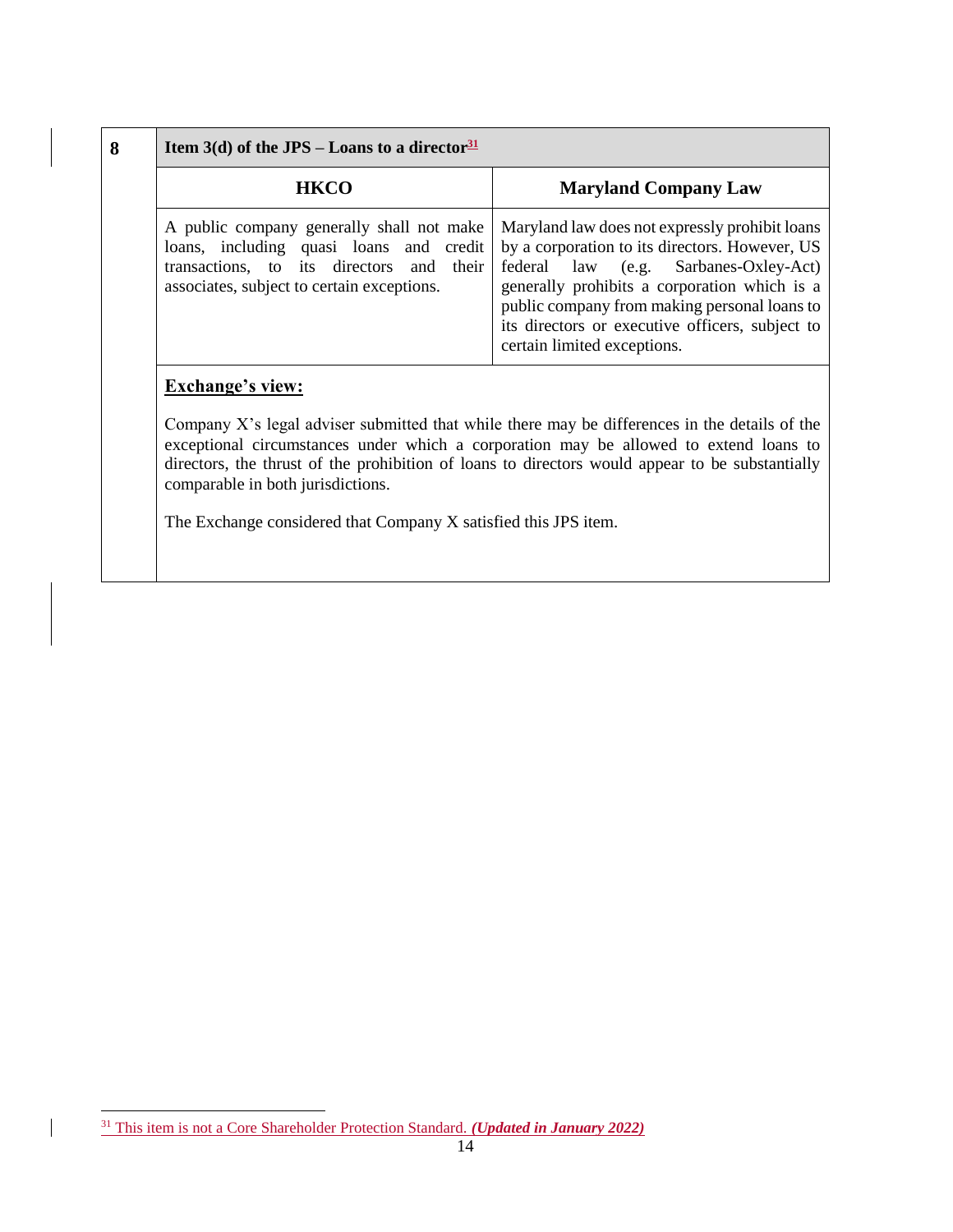| <b>HKCO</b>                                                                         | <b>Maryland Company Law</b>                                                                 |
|-------------------------------------------------------------------------------------|---------------------------------------------------------------------------------------------|
| from office must be approved by a majority                                          | Any payment to a director or a past director as   No provisions relating to compensation of |
| vote of shareholders present in a general by resolutions of the board of directors. | compensation for loss of office or retirement directors. A Maryland corporation would       |
| meeting.                                                                            | typically address these matters in its bylaws or                                            |

## **Exchange's view:**

Company X did not intend to change its Bylaws to provide that compensation to directors for loss of or retirement from office be approved by shareholders because:

(a) Its chairman and chief executive officer was the only director who was also an employee. In accordance with SEC Rules (effective April 2011), it must provide shareholders with an advisory vote on executive compensation and golden parachute compensation arrangements at least once every three years. Such advisory vote applies to the compensation arrangements of the Company's chairman and chief executive officer.

(b) Six of its seven directors were independent directors (not its employees) whose compensation packages were recommended by a committee of independent directors and approved by the Board. Company X had never granted such compensation to independent directors and undertook that going forward no such compensation would be granted to independent directors.

The Exchange considered that the newly implemented SEC Rules on executive compensation and the proposed undertaking regarding compensation to independent directors would provide acceptable shareholder protection.

l

<sup>32</sup> This item is not a Core Shareholder Protection Standard. *(Updated in January 2022)*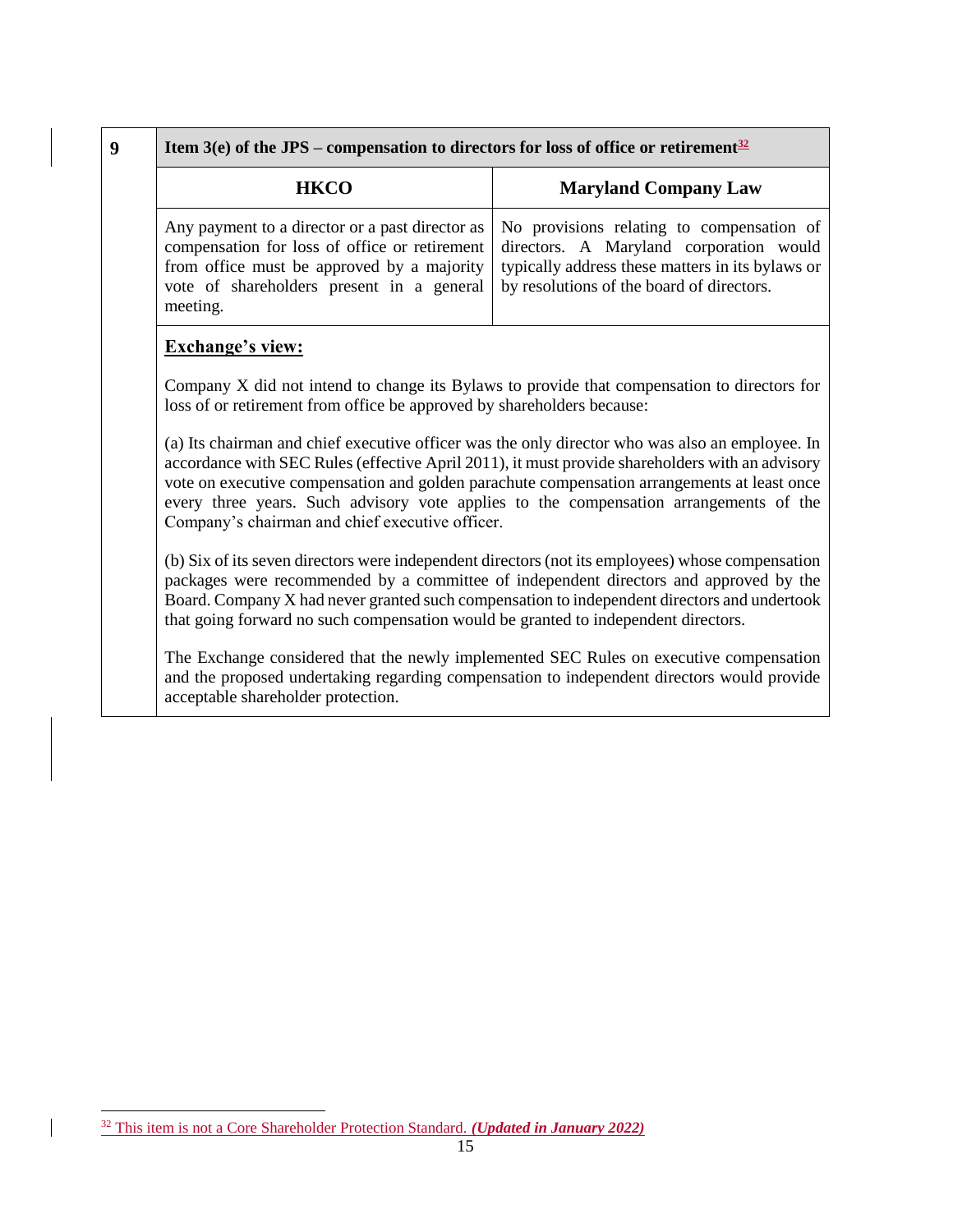| 10 |  | Item $4(a)$ of the JPS – Alteration of share capital <sup>33</sup>                                                                                                                                                                                                                                                                                                                                                                                                                    |                                                                                                       |  |
|----|--|---------------------------------------------------------------------------------------------------------------------------------------------------------------------------------------------------------------------------------------------------------------------------------------------------------------------------------------------------------------------------------------------------------------------------------------------------------------------------------------|-------------------------------------------------------------------------------------------------------|--|
|    |  | <b>HKCO</b>                                                                                                                                                                                                                                                                                                                                                                                                                                                                           | <b>Maryland Company Law</b>                                                                           |  |
|    |  | Any alteration of share capital must be<br>approved by a majority vote of shareholders in<br>a general meeting.                                                                                                                                                                                                                                                                                                                                                                       | The share capital of a corporation may be<br>altered by a majority vote of the board of<br>directors. |  |
|    |  | <b>Exchange's view:</b><br>The Exchange considered that an alteration of share capital on its own would not directly impact<br>shareholders right as much as the issuance of additional shares. Since Company X was applying<br>for a secondary listing and the Main Board Rules do not require secondary listed issuers to<br>provide pre-emptive rights to its shareholders (see Note 2 of Rule 13.36(2)(b) <sup>34</sup> ), the Exchange<br>considered this difference acceptable. |                                                                                                       |  |

| <b>HKCO</b>                                                                  | <b>Maryland Company Law</b>                                                                                                                           |
|------------------------------------------------------------------------------|-------------------------------------------------------------------------------------------------------------------------------------------------------|
| Any share capital reduction must be subject to<br>confirmation by the court. | No equivalent requirement for share capital<br>reductions: Maryland courts do not have an<br>established process in respect of capital<br>reductions. |

d law a capital reduction is subject to a financial test to ensure the corporation's solvency and individual shareholders may bring a court proceeding, in the right or on behalf of the corporation (i.e. a derivative suit), to recover for the corporation any unlawful dividend or other distribution. In addition, directors may be sued for breaches of duties for any act of a director, including a reduction of share capital, that is not performed in good faith, in the best interests of the corporation or with the care of an ordinarily prudent person in a like position under similar circumstances.

The Exchange considered this JPS item satisfactorily addressed.

 $\overline{\phantom{a}}$ 

<sup>33</sup> This item is not a Core Shareholder Protection Standard. *(Updated in January 2022)*

<sup>&</sup>lt;sup>34</sup> This rule is repealed as of 1 January 2022. *(Updated in January 2022)* 

<sup>35</sup> This item is not a Core Shareholder Protection Standard. *(Updated in January 2022)*